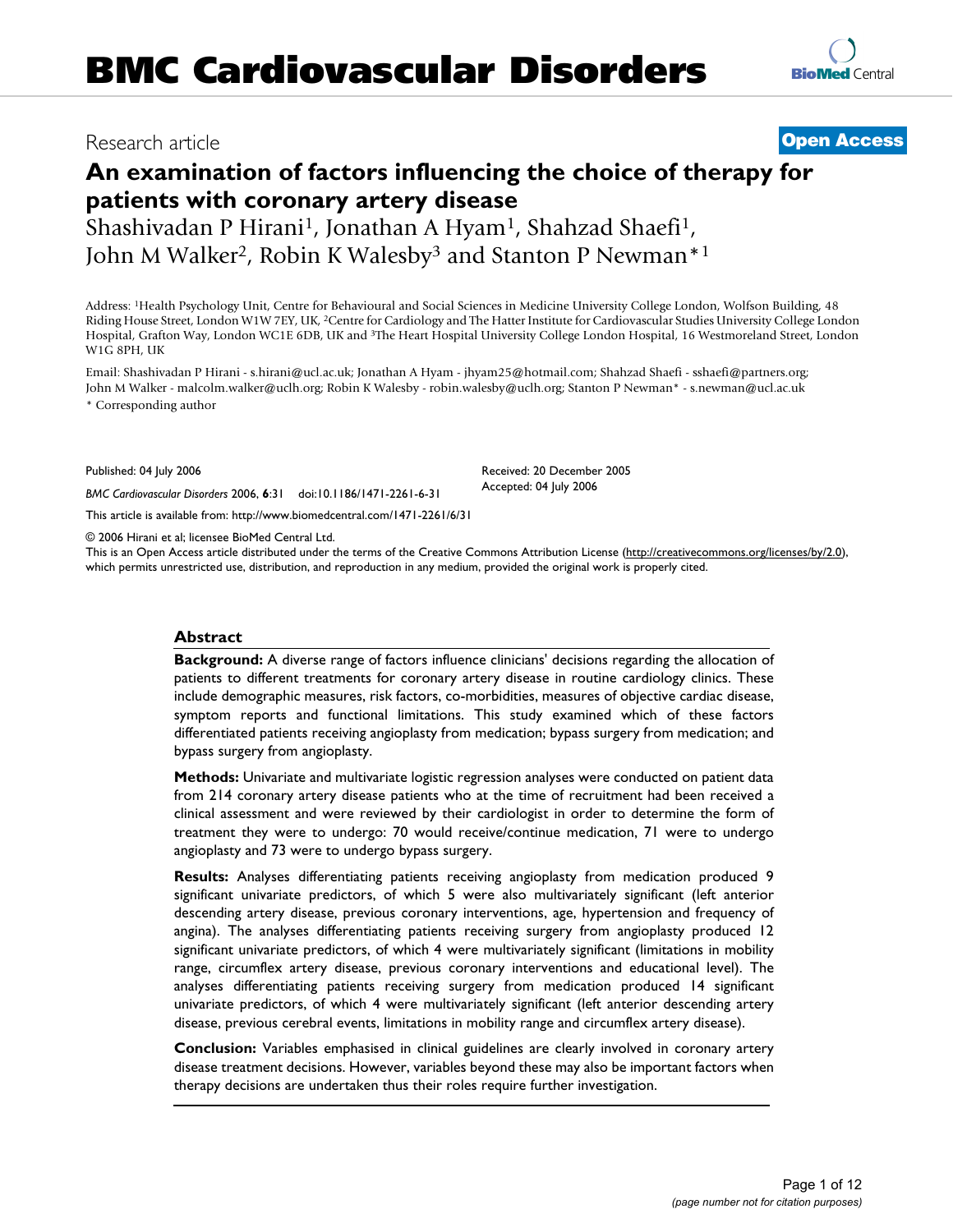## **Background**

Coronary artery disease (CAD) in the United Kingdom accounted for over 117,000 deaths during 2002 and continues to represent a common cause of mortality in the UK and in most developed societies [1]. Current management options for CAD fall into three main categories, namely medical therapy, percutaneous transluminal coronary angioplasty with or without stenting, (PTCA) and coronary artery bypass grafting (CABG). In the UK in the National Health Service up to 45,000 PTCA and 28,500 CABG are conducted annually; each at a current average cost of £2,609 ( $\sim$ \$4,500) and £7,066 ( $\sim$ \$12,000) respectively [2]. Where detailed guidelines on the use of PTCA and CABG have been proposed, they address a myriad of precise individual scenarios and are considered extremely complex [3-8]. Many parameters such as the variability of symptoms and employment status are not addressed in guidelines despite being considered to have an important role in decision making and being routinely addressed by clinicians. Rapid innovations in treatment often leave guidelines struggling to keep pace with current practice. In this context, the advent of minimally invasive options for surgery, advanced percutaneous techniques and improved medication regimens alter the risk benefit ratio and often result in guidelines lagging behind with technological advances that are already in clinical use.

A range of studies have reported that a not insignificant proportion of PTCAs and, to a lesser degree, CABGs are performed inappropriately or with uncertain appropriateness [9-11]. These figures vary according to location (e.g. US data indicates overuse of revascularization and UK data its under use), the reference guidelines utilised and the recency of the update of the guidelines. The allocation of patients to particular therapies appears to be influenced by a range of factors beyond guidelines and recommendations.

The aim of this paper was to examine the factors that influence clinical decisions regarding the allocation of patients to different treatments for coronary artery disease in routine cardiology clinics. It was hypothesised that clinicians would use both factors within guidelines as well as those outside the guidelines. Separate analyses were conducted to compare pairs of treatments from medication, PTCA and CABG, to enable stepwise analyses to be conducted that could determine the 'best' predictor variables. It was expected that for the more disparate interventions (e.g. medication and CABG), objective criteria would be likely predictors of treatment choice; but when interventions were less disparate (e.g. PTCA vs. CABG or medication vs. PTCA), variables beyond those in the guidelines would be likely to exert a predictive influence.

## **Methods**

#### *Patient population*

Between January 1999 and February 2001, 294 patients with CAD from the caseloads of seven cardiologists, from three National Health Service centres in London and surrounding areas were selected as part of a convenience sample. The participants were invited to take part in the study in person or by mail. The patients were approached after their cardiologist/consultant determined the form of treatment they were to undergo, following a review of clinical data (including angiograms) and patient consultations. The clinician determined whether the patients were to start/continue medication or undergo revascularisation by PTCA or CABG surgery. Two-hundred and fourteen patients (72.79%) consented to take part in the study. The response rate per treatment was similar, with 73.00% of those about to undergo CABG, 74.74% of those about to undergo PTCA and 70.71% of those to receive medication consenting; with the resulting sample consisting of 70 in receipt of medication, 71 to receive PTCA and 73 to receive CABG surgery.

#### *Measures*

Objective disease measures (angiogram data) were retrieved from patient medical records. Demographic, medical history, subjective symptoms and functional limitations data were obtained from patient self-reported responses to a questionnaire pack collated for the study. Demographic details included gender, age, employment situation, and educational level (scored on a scale from 1 – no formal education after compulsory level, to 4 – graduate/professional exams and above).

Previous cardiac history (previous interventions, previous myocardial infarction), coronary risk factors (hypercholesterolemia, hypertension, diabetes, smoking history and family history for myocardial infarction, ischaemic heart disease, stroke and neurological conditions) and co-morbidities (arthritis/rheumatism, respiratory disease, renal complications, cerebral events, gastrointestinal, peripheral vascular problems, thyroid problems and varicose veins) were measured as binary yes/no responses, except for smoking history which had three categories: never smoked, ex-smoker and still smoking.

Symptom reports were elicited for angina, dyspnoea and for a range of non-cardiac symptoms. Two items asked patients the frequency with which they currently experienced chest pains and shortness of breath. A further 31 items assessed a range of general symptoms (e.g. fatigue, sleep difficulties, muscle pains, vomiting) from which an average non-cardiac symptom-experience score was produced. Responses for all these items were recorded on a 4 point scale, from *all the time* to *never*, with higher scores representing greater frequency.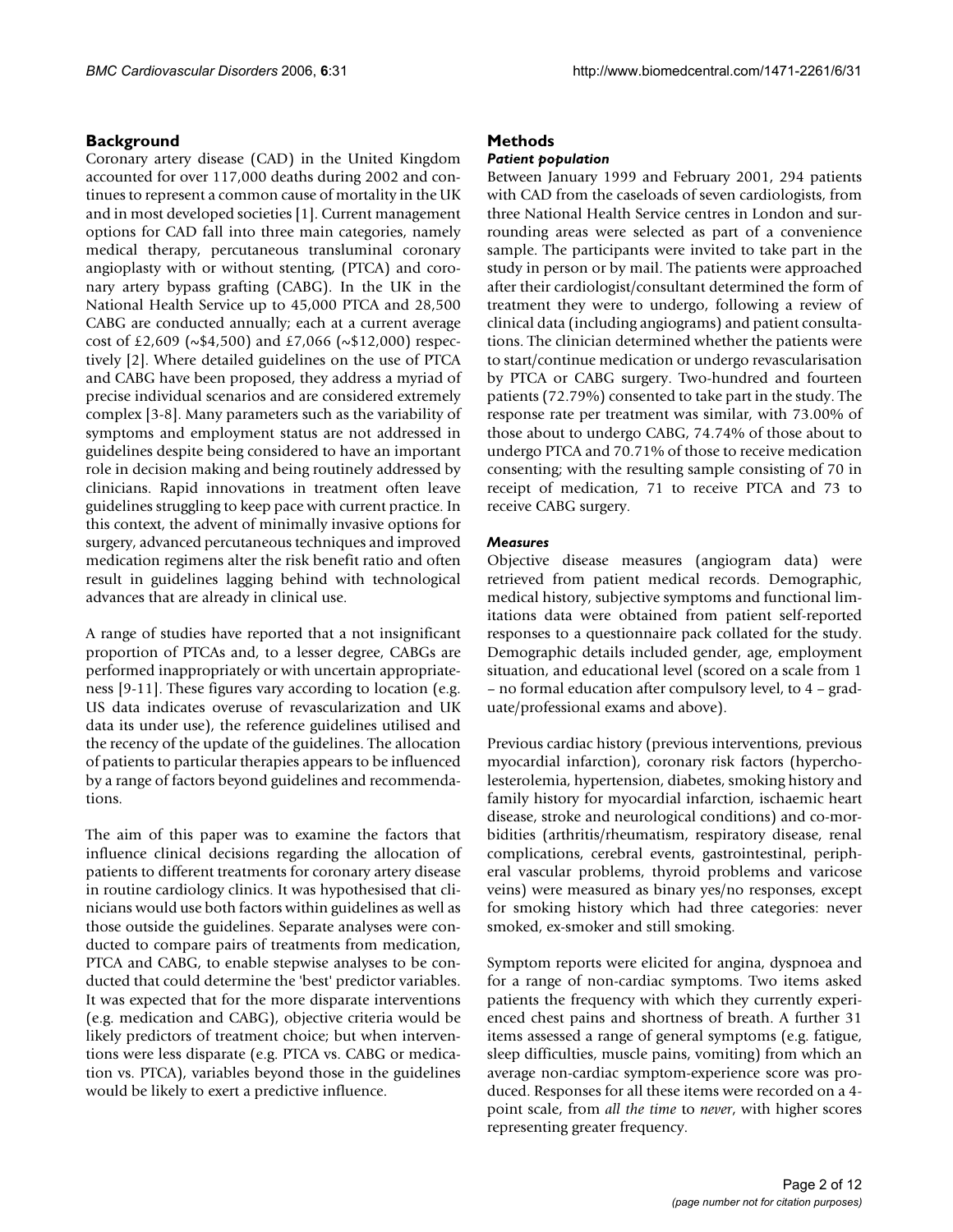Scores for functional limitations due to cardiac symptoms were collected through scales adapted from Feinstein ratings [12]. These scales provided two scores relating to the level of functional impairment resultant from (i) angina and (ii) dyspnoea on the dimensions of task, pace and daily functions. Averaged impairment scores ranged from 0 to 4; higher scores represented greater limitations.

Further health related functional disability scores were obtained from the six subscales of the Sickness Impact Profile-68 (SIP) [13]. The scales were: 'social behaviour' (scores ranging from 0 to 12), 'mobility range' (0 to 10), 'emotional stability' (0 to 6),'somatic autonomy' (0 to 17), 'mobility control' (0 to 12) and 'psychological autonomy & communication' (0 to 11), with higher scores representing greater limitations in daily functioning.

An objective measure of disease severity was obtained from angiograms. These were analysed for the level of disease in three coronary disease prone arteries: the left anterior descending, the circumflex and right coronary arteries, each of which was rated on a four point scale (no significant disease, mild, moderate or severe). Additional measures of left ventricular function (no significant problems, mild, moderate or severe problems) and the number of diseased arteries were recorded, providing a total of five scores. These ratings were based on the agreed ratings of two cardiologists.

The majority of patients (86.9% – 186/214) patients were administered the questionnaires by one of the authors (SPH) at the bedside or in home interviews. However due to logistical reasons 5 medication and 23 PTCA patients completed the questionnaires by themselves and posted them back to the researchers.

Ethical approval for this study was granted by: Research and Development Directorate of University College London Hospital NHS Trust (ref: 99/0059) and the Clinical Research, Education, Effectiveness and Development Local Research and Ethics Committee of the Whittington Hospital (ref: 99/05L).

## *Statistical analyses*

The SPSS for Windows 11, LISREL 8.52 and SAS v8.2 statistical software packages were used for the analyses.

Preliminary examinations of the data revealed that the overall level of missing data was 3.43% (279 scores from 8132 items). Nevertheless, sixty cases (28.04%) had data missing on at least one variable, indicating that although the overall level of missing data is low, its effects can be relatively large. Missing values were imputed using the Markov Chain Monte Carlo algorithm through LISREL after finding no statistically reliable deviation from randomness using Little's MCAR test:  $χ² = 80.272$ , df = 96, p = 0.876 (within SPSS 11). The remaining analyses were conducted on the imputed data set [14,15].

Differences between treatment groups on each predictor variable was tested using the  $\chi^2$  test and one-way ANOVA's (Brown-Forsythe test when unequal variances) with post hoc Duncan's multiple range tests. Significance levels were set at  $p < 0.01$ . Where appropriate, measures of the strength of association between variables are provided through omega squared ( $\omega^2$ ) and Cramer's phi ( $\phi_c$ ), also see Table 1.

Thereafter, three separate sets of logistic regression analyses were conducted with the same analytic procedures. In each analysis the likelihood of a particular treatment option (response category) was compared to a less invasive procedure (the reference category). The analyses performed were: (i) PTCA vs. medication, (ii) CABG vs. PTCA, and (iii) CABG vs. medication.

A series of univariate logistic analyses were conducted to identify individually significant predictors of the response treatment from the reference treatment in each of the three analyses. The likelihood ratio criterion was employed to test for the significance ( $p < 0.05$ ) of each predictor. Variables with  $p < 0.05$  within the univariate analyses were entered into a stepwise multivariate logistic analysis, to identify independent predictors of treatment type in each analysis. Significance was set at p < 0.01 in these multivariate logistic regressions. Variables within the regression equation were analyzed for removal at each step, using a p > 0.05 significance level. The stepwise process was halted when the residual chi-square was no longer significant.

The final model was evaluated for, (i) goodness of fit (deviance statistic), (ii) the association of predictor variables with the outcome variable (Nagelkerke's  $R^2$ ), (iii) success in classification (% correctly classified cases, sensitivity and specificity), and (iv) the discriminatory power of the logistic equation (*c* statistic), see Table 1.

Individual parameters in each model are presented as odds ratios for categorical data and p-deviance for continuous variables. To aid interpretation, on occasions when the odds ratio was less than one, its reciprocal was taken and the finding interpreted in terms of the odds regarding the reference group.

## **Results**

## *Preliminary group differences*

*Demographic factors*

The sample consisted of 175 males and 39 females, with similar proportions of males and females in each treat-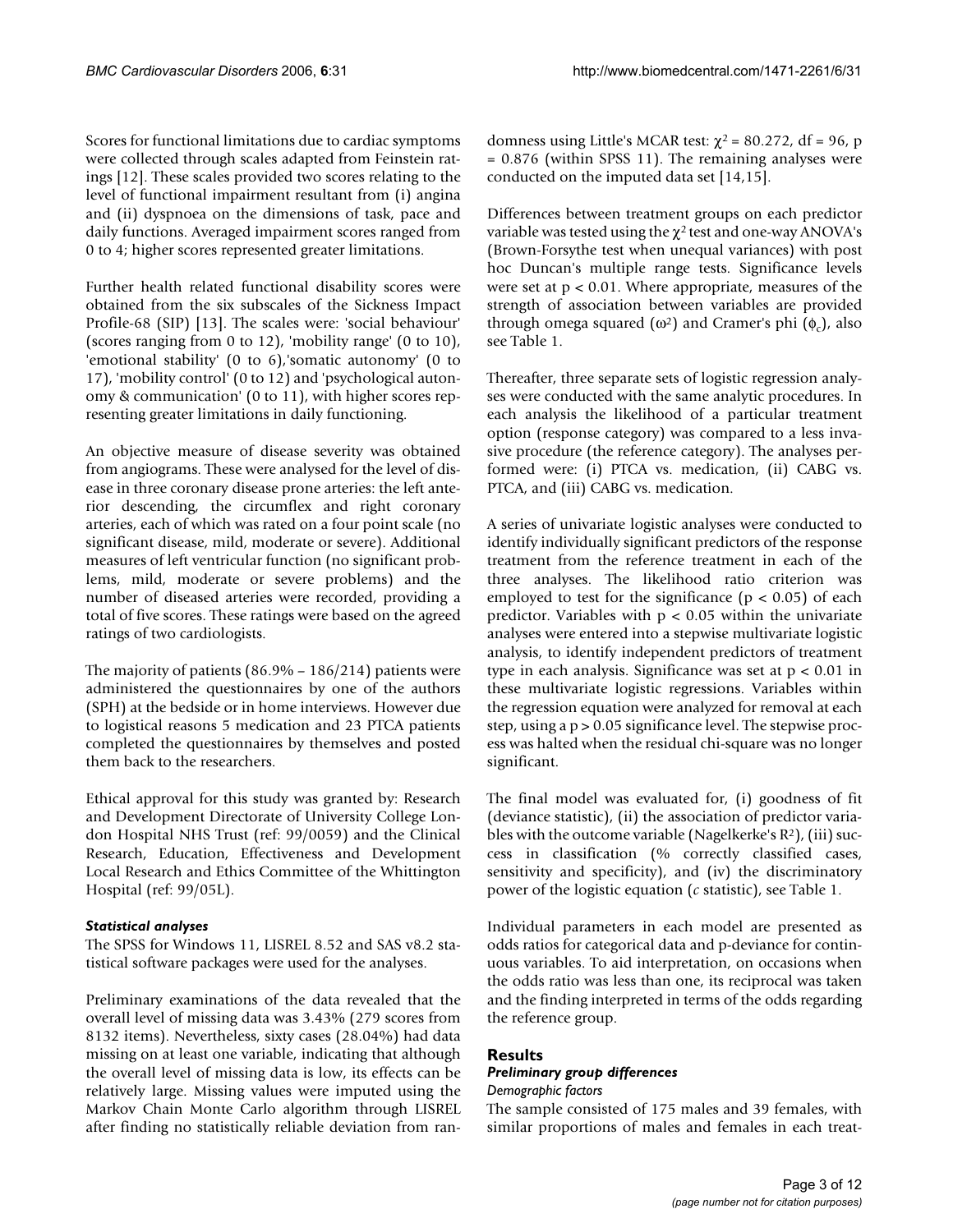|                             | <b>Statistic</b>                |                | Interpretation                                                                                                                                                         |  |  |  |
|-----------------------------|---------------------------------|----------------|------------------------------------------------------------------------------------------------------------------------------------------------------------------------|--|--|--|
| Strength of association     | $\omega^2$<br>$\approx 0.01$    |                | small association                                                                                                                                                      |  |  |  |
|                             |                                 | $\approx 0.06$ | medium association                                                                                                                                                     |  |  |  |
|                             |                                 | $\approx 0.14$ | large association                                                                                                                                                      |  |  |  |
|                             | $\phi_c$                        | ${}_{0.3}$     | little or no association                                                                                                                                               |  |  |  |
|                             |                                 | $0.3$ to $0.7$ | weak association                                                                                                                                                       |  |  |  |
|                             |                                 |                | 0.7 to 1.0 strong association                                                                                                                                          |  |  |  |
| Regression model evaluation | deviance statistic              |                | significance of unexplained (residual) variance in the dependent variable;<br>thus is desired to be non-significant                                                    |  |  |  |
|                             | Nagelkerke's R <sup>2</sup>     |                | the association between predictor variables and the outcome variable.<br>Statistic ranges from 0 to 1 with higher scores indicating stronger<br>associations.          |  |  |  |
|                             | % of correctly classified cases |                | calculated at the start of the procedure and at the end of the analysis<br>using the cut-off point of 0.5 for the estimated probability of the<br>outcome variable     |  |  |  |
|                             | sensitivity                     |                | the proportion of true positives or the proportion of cases correctly<br>identified by the test as meeting the response category                                       |  |  |  |
|                             | specificity                     |                | the proportion of true negatives or the proportion of cases correctly<br>identified by the test as meeting the reference category                                      |  |  |  |
|                             | c statistic                     |                | varies from 0.5 (the models predictions are no better than chance) to 1<br>(the model always assigns the higher probabilities to correct cases than<br>incorrect ones) |  |  |  |

#### **Table 1: Criteria for statistical interpretation**

ment group (CABG: 66 males, 7 females; PTCA: 57 males, 14 females; medication: 52 males, 18 females;  $\chi^2$  = 6.394,  $df = 2$ , p = 0.041; φ<sub>c</sub> = 0.173). The mean age of the sample was 64.1 years, with no age differences between treatment groups  $(f_{(2,213)} = 2.588, p = 0.078; \omega^2 = 0.015)$ . The employment status of patients did not significantly differ between groups ( $\chi^2$  = 19.967, df = 12, p = 0.068; φ<sub>c</sub> = 0.216). The PTCA participants were found to have a higher educational level than the other two groups (Brown-Forsythe,  $f_{(2,202.030)} = 10.605$ ,  $p < 0.001$ ;  $\omega^2 =$ 0.082; PTCA mean = 2.51, medication mean = 1.97, CABG mean score  $= 1.64$ ).

#### *Cardiac history, risk factors and co-morbidities*

The three treatment groups were relatively similar with regards co-morbidity, risk factors and cardiac history. Only three variables differed significantly between the groups. The medication group had the highest rate of cerebral events ( $n = 12$ ), followed by the PTCA ( $n = 7$ ) then the CABG (n = 1;  $\chi^2$  = 10.526, df = 2, p = 0.005;  $\phi_c$  = 0.222); however, the overall frequency of events was modest. The PTCA group had more previous interventions than the other two groups ( $χ² = 27.779$ , df = 2, p < 0.001;  $\phi_c$  = 0.360), the majority of which were previous PTCA (13/25 PTCA alone; 8/25 CABG alone; 4/25 PTCA and CABG). Rates of family history of IHD also varied significantly between groups ( $\chi^2$  = 11.393, df = 2, p = 0.003;  $\phi_c$  = 0.231). PTCA  $(n = 34)$  patients had lower rates than the medication ( $n = 51$ ) and CABG ( $n = 51$ ) groups. Rates of other conditions were similar between treatments groups, and the common risk factors for CAD did not significantly differ between groups.

#### *Angiogram reports*

Objective disease scores revealed significant treatment group effects ( $p < 0.01$ ) for all indices except right coronary artery disease  $(f_{(2,111)} = 4.319, p = 0.015; \omega^2 = 0.030)$ . LAD artery disease (Brown-Forsythe,  $f_{(2,184.061)} = 31.712$ , p  $<$  0.001;  $\omega$ <sup>2</sup> = 0.223), significantly differed between medication and the two revascularisation groups. Circumflex artery scores (Brown-Forsythe,  $f_{(2,201.629)} = 19.785$ , p < 0.001;  $\omega^2$  = 0.149), total vessels diseased scores (Brown-Forsythe,  $f_{(2,183.301)} = 6.525$ ,  $p = 0.002$ ;  $\omega^2 = 0.049$ ), and ventricular function scores (Brown-Forsythe,  $f_{(2,183,046)}$  = 8.533, p < 0.001;  $\omega^2$  = 0.066), all produced a pattern of group differences where the medication and PTCA groups significantly differing from the CABG group but not from each other. Group mean scores are shown in Table 2.

#### *Cardiac symptoms and associated functional limitations*

Significant treatment group differences were found on the angina frequency scores,  $(f_{(2,211)} = 5.444$ , p = 0.005; ω<sup>2</sup> = 0.040). Post hoc tests revealed the medication group to have significantly less frequent angina than the PTCA and CABG groups. The frequency of shortness of breath did not significantly vary between treatment groups  $(f_{(2,211)} =$ 1.562, p = 0.212; ω<sup>2</sup> = 0.005); nor did the level of non-cardiac symptoms  $(f_{(2,211)} = 1.640, p = 0.196; \omega^2 = 0.006)$ .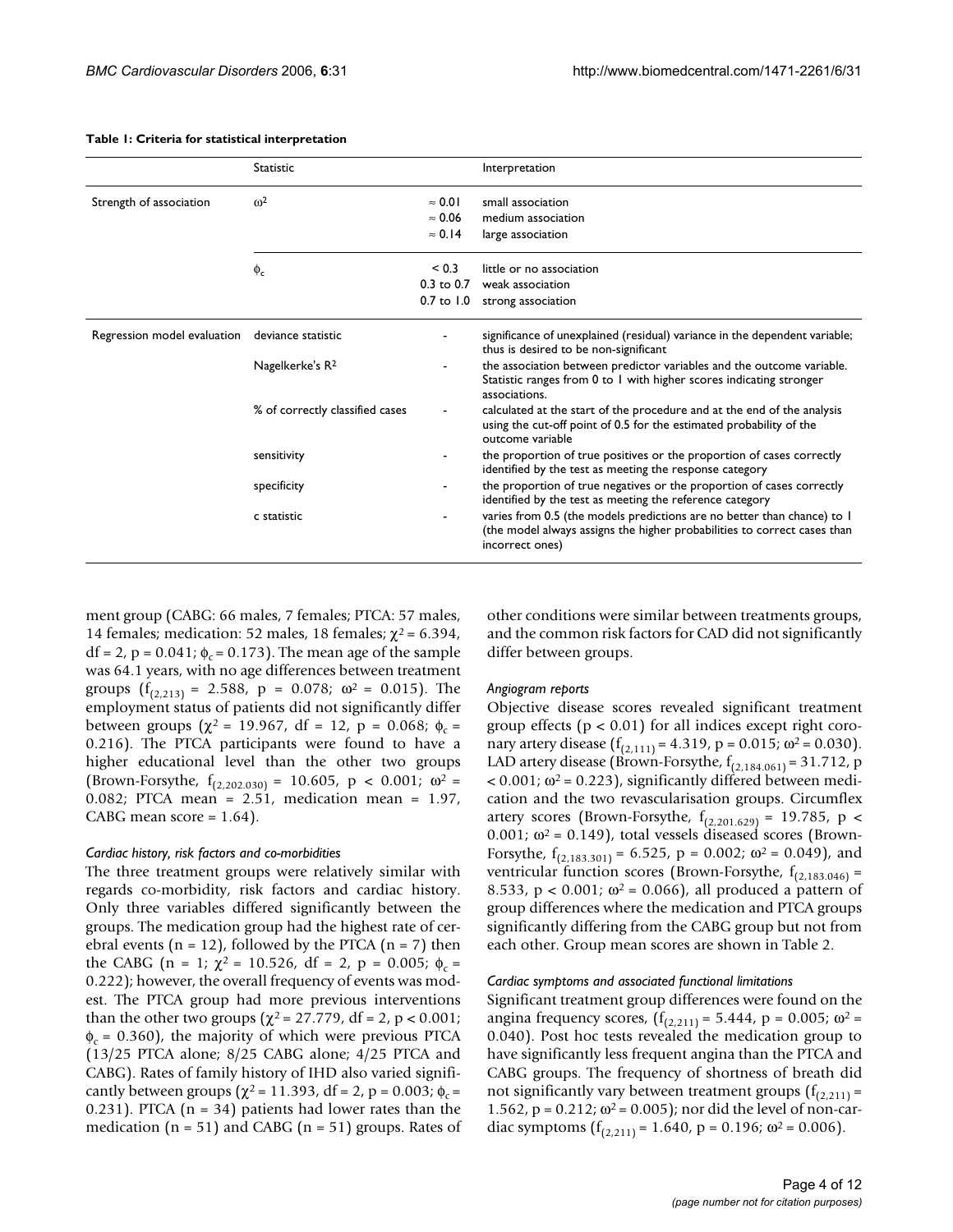|                               |                                        | Total | Medicati          | <b>PTCA</b>       | CABG              | P       |
|-------------------------------|----------------------------------------|-------|-------------------|-------------------|-------------------|---------|
|                               |                                        |       | on                |                   |                   |         |
|                               |                                        | 214   | 70                | 71                | 73                |         |
| Gender                        | Male                                   | 175   | 52                | 57                | 66                |         |
|                               | Female                                 | 39    | 8                 | 4                 | 7                 | 0.041   |
| Age                           | Mean                                   | 64.09 | 66.00             | 62.03             | 64.26             | 0.078   |
| <b>Education level</b>        | Mean                                   | 2.04  | 1.97a             | 2.51 <sup>b</sup> | 1.64a             | < 0.001 |
| Angiogram scores              | LAD artery disease                     | 2.18  | 1.56a             | 2.31 <sup>b</sup> | 2.64 <sup>b</sup> | < 0.001 |
|                               | Circumflex artery disease              | 1.67  | 1.30 <sup>a</sup> | 1.39a             | 2.30 <sup>b</sup> | < 0.001 |
|                               | <b>RCA</b> disease                     | 1.98  | 1.80              | 1.85              | 2.27              | 0.015   |
|                               | Number of disease vessels              | 2.51  | 2.39a             | 2.37a             | 2.77 <sup>b</sup> | 0.002   |
|                               | Ventricular Function score             | 0.63  | 0.56a             | 0.39a             | 0.93 <sup>b</sup> | < 0.001 |
| Symptom frequency             | Angina                                 | 2.03  | 1.80a             | 2.18 <sup>b</sup> | 2.11 <sup>b</sup> | 0.005   |
|                               | Dyspnoea                               | 2.22  | 2.19              | 2.37              | 2.11              | 0.212   |
|                               | Non-cardiac                            | 1.43  | 1.38              | 1.46              | 1.46              | 0.196   |
| <b>Functional limitations</b> | Angina associated                      | 1.80  | 1.29a             | 1.93 <sub>b</sub> | 2.15 <sup>b</sup> | < 0.001 |
|                               | Dyspnoea associated                    | 1.56  | 1.21              | 1.67              | 1.79              | 0.013   |
| Activities of daily living    | Social Behaviour                       | 4.43  | 3.96 <sup>a</sup> | 3.97a             | 5.32 <sup>b</sup> | 0.005   |
|                               | <b>Emotional Stability</b>             | 1.30  | 1.43              | 1.48              | 1.00              | 0.112   |
|                               | Mobility Range                         | 1.91  | 1.00 <sup>a</sup> | 1.15 <sup>a</sup> | 3.52 <sup>b</sup> | < 0.001 |
|                               | Somatic Autonomy                       | 0.84  | 0.94              | 0.58              | 0.99              | 0.200   |
|                               | <b>Mobility Control</b>                | 4.00  | 3.81              | 3.63              | 4.53              | 0.143   |
|                               | Psychological Autonomy & Communication | 1.71  | 1.89              | 1.75              | 1.51              | 0.613   |

**Table 2: Demographics, angiogram scores, symptom reports and functional ability by treatment group**

Gender analyses conducted with Chi-sq test, remainder with ANOVAs.

Significant treatment group differences revealed within the ANOVAs are indicated with different superscript letters.

One-way ANOVAs of the functional limitations associated with cardiac symptoms, revealed that the ratings for angina were significantly different between treatment groups (Brown-Forsythe,  $f_{(2,204.159)} = 9.618$ , p < 0.001;  $\omega^2$ = 0.075), but not for dyspnoea (Brown-Forsythe,  $f_{(2,201.311)} = 4.474$ ,  $p = 0.013$ ;  $\omega^2 = 0.031$ ). The post hoc tests for angina ratings showed the medication group was significantly less functionally impaired by angina than both the PTCA and CABG patients.

#### *Activities of daily living*

On limitations in activities of daily living, the groups differed significantly on two indices, social behaviour  $(f_{(2,211)} = 5.398, p = 0.005; \omega^2 = 0.039)$  and mobility range (Brown-Forsythe,  $f_{(2,185.686)} = 33.072$ ,  $p < 0.001$ ;  $\omega^2 =$ 0.231). In both cases, the medication and PTCA groups were significantly different from the CABG group but not from each other. The other activity indices revealed similar group scores: Emotional Stability, (Brown-Forsythe,  $f_{(2,197.489)} = 2.211$ , p = 0.112; ω<sup>2</sup> = 0.011); Somatic Autonomy,  $(f_{(2,211)} = 1.612$ ,  $p = 0.200$ ;  $\omega^2 = 0.006$ ); Mobility Control,  $(f_{(2,211)} = 1.963, p = 0.143; \omega^2 = 0.009)$ ; and Psychological Autonomy and Communication,  $(f_{(2,211)} =$ 0.490,  $p = 0.613$ ;  $\omega^2 = 0.000$ .

#### *Predictors of treatment group*

The univariate analyses (Table 3) were followed by the same comparisons in a multivariate analysis (Table 4). The results of both sets of analyses are collated and summarised in Table 5.

#### *Analyses I: PTCA compared to medication*

In the univariate analysis, nine of the predictor variables produced significant findings (see Table 3a). Increasing age, hypertension and a family history of ischemic heart disease (IHD) reduced the odds of a patient receiving PTCA. Educational level, previous interventions, angina and dyspnoea related functional limitations, angina frequency and LAD disease, increased the odds of PTCA.

Within the multivariate analysis (Table 4a), LAD artery disease, previous intervention, age, hypertension and angina frequency were included in the final model. The overall model produces a satisfactory goodness of fit, with non-significant residual variance (deviance = 135.184, df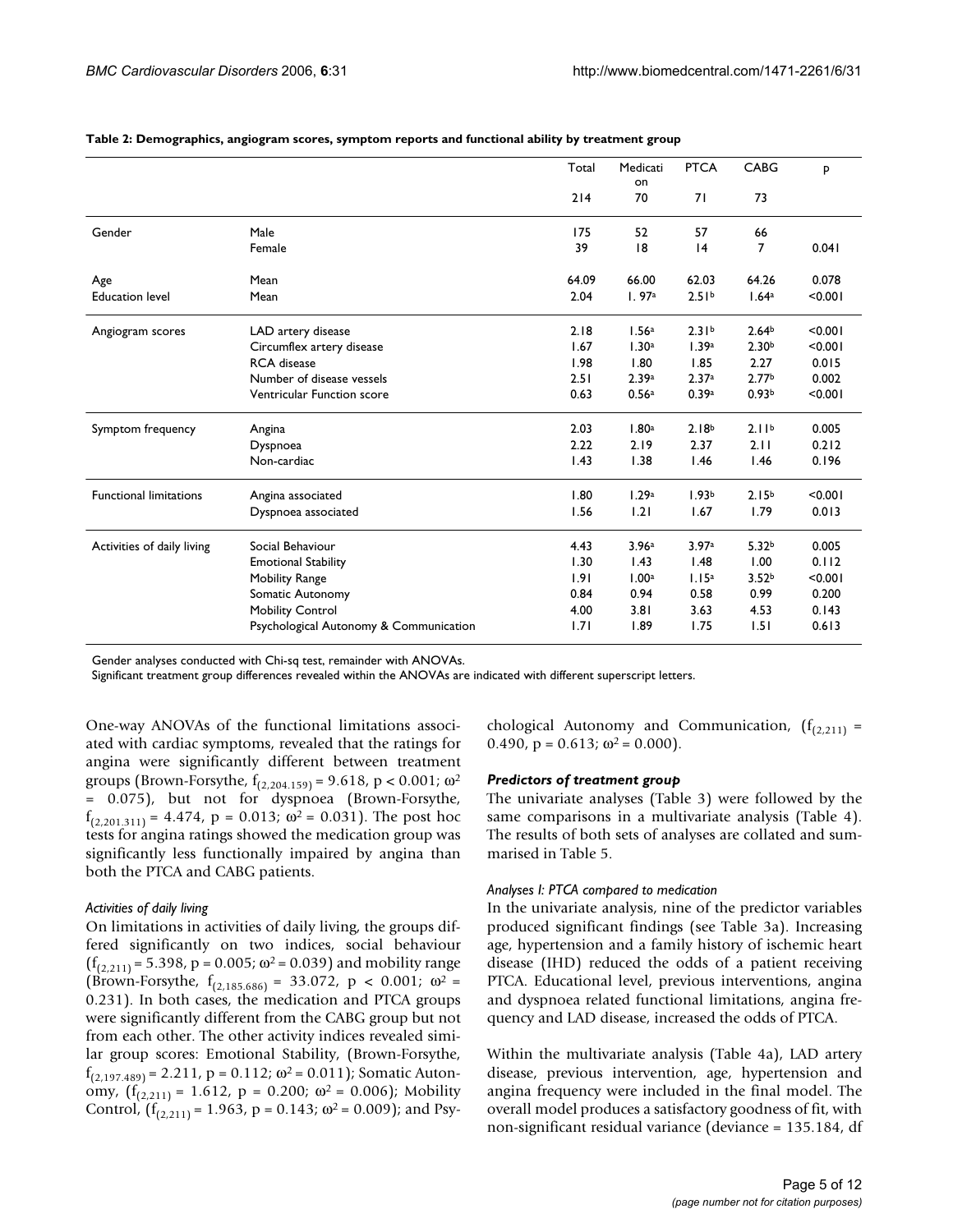| <b>VARIABLES</b>                | Likelihood ratio |                |         | Exp $(\beta)$ | Confidence interval |             | RATES/MEAN SCORES |                |
|---------------------------------|------------------|----------------|---------|---------------|---------------------|-------------|-------------------|----------------|
|                                 | Model change     | df.            | Sig.    | Odds Ratio    | Lower bound         | Upper bound | Reference         | Response       |
| (a) PTCA from Medication        |                  |                |         |               |                     |             | Medication        | <b>PTCA</b>    |
| Increasing age                  | 4.644            | T              | 0.031   | 0.967         | 0.928               | 1.008       | 66.00             | 62.03          |
| Higher educational attainment   | 6.887            | $\overline{1}$ | 0.009   | 1.447         | 0.999               | 2.096       | 1.97              | 2.51           |
| Previous intervention           | 20.517           | I.             | < 0.001 | 8.961         | 2.055               | 39.067      | 4                 | 25             |
| Hypertension                    | 4.505            | $\mathbf{I}$   | 0.034   | 0.482         | 0.197               | 1.178       | 36                | 24             |
| Family history: IHD             | 9.306            | T              | 0.002   | 0.342         | 0.136               | 0.863       | 51                | 34             |
| LAD artery disease              | 21.166           | T              | < 0.001 | 2.328         | 1.392               | 3.893       | 1.56              | 2.31           |
| Angina frequency                | 11.204           | $\mathbf{I}$   | 0.001   | 2.351         | 1.182               | 4.677       | 1.80              | 2.18           |
| Angina functional limitations   | 11.079           | T              | 0.001   | 1.651         | 1.102               | 2.474       | 1.29              | 1.93           |
| Dyspnoea functional limitations | 5.851            | $\mathsf{I}$   | 0.016   | 1.444         | 0.968               | 2.153       | 1.21              | 1.67           |
| (b) CABG from PTCA              |                  |                |         |               |                     |             | <b>PTCA</b>       | CABG           |
| Higher educational attainment   | 19.186           | T              | < 0.001 | 0.525         | 0.350               | 0.786       | 2.51              | 1.64           |
| Previous intervention           | 16.410           | I.             | < 0.001 | 0.165         | 0.046               | 0.587       | 25                | 6              |
| Family history: IHD             | 7.251            | T              | 0.007   | 2.523         | 1.028               | 6.192       | 34                | 51             |
| Family history: Neurological    | 5.400            | T              | 0.020   | 0.194         | 0.025               | 1.527       | 9                 | $\overline{2}$ |
| Cerebral events                 | 5.505            | $\mathsf{I}$   | 0.019   | 0.127         | 0.008               | 2.065       | $\overline{7}$    | T              |
| LAD artery disease              | 6.996            | T              | 0.008   | 1.834         | 0.980               | 3.435       | 2.31              | 2.64           |
| Circumflex artery disease       | 22.489           | $\mathsf{I}$   | < 0.001 | 2.058         | 1.352               | 3.132       | 1.39              | 2.30           |
| <b>RCA</b> disease              | 5.600            | T              | 0.018   | 1.444         | 0.960               | 2.173       | 1.85              | 2.27           |
| Number of vessels diseased      | 12.709           | I.             | < 0.001 | 2.546         | 1.221               | 5.310       | 2.37              | 2.77           |
| Ventricular disease             | 12.979           | $\mathbf{I}$   | < 0.001 | 2.037         | 1.172               | 3.540       | 0.39              | 0.93           |
| SIP: Social behaviour           | 7.937            | T              | 0.005   | 1.182         | 1.010               | 1.382       | 3.97              | 5.32           |
| SIP: Mobility range             | 35.312           | $\mathbf{I}$   | < 0.001 | 1.608         | 1.254               | 2.062       | 1.15              | 3.52           |
| (c) CABG from Medication        |                  |                |         |               |                     |             | Medication        | <b>CABG</b>    |
| Gender                          | 6.612            | $\mathsf{I}$   | 0.010   | 0.306         | 0.088               | 1.062       | 8                 | 7              |
| Hypercholesterolemia            | 6.892            | $\mathsf{I}$   | 0.009   | 0.410         | 0.169               | 0.994       | 45                | 31             |
| Hypertension                    | 6.773            | $\mathsf{I}$   | 0.009   | 0.407         | 0.166               | 1.003       | 36                | 22             |
| Cerebral events                 | 12.419           | T              | < 0.001 | 0.067         | 0.004               | 1.018       | 12                | $\mathbf{I}$   |
| LAD artery disease              | 54.350           | T              | < 0.001 | 5.396         | 2.553               | 11.407      | 1.56              | 2.64           |
| Circumflex artery disease       | 32.294           | I.             | < 0.001 | 2.647         | 1.617               | 4.333       | 1.30              | 2.30           |
| <b>RCA</b> disease              | 7.800            | T              | 0.005   | 1.599         | 1.024               | 2.495       | 1.80              | 2.27           |
| Number of vessels diseased      | 9.668            | $\mathsf{I}$   | 0.002   | 2.116         | 1.080               | 4.144       | 2.39              | 2.77           |
| Ventricular disease             | 7.173            | T              | 0.007   | 1.737         | 0.998               | 3.023       | 0.56              | 0.93           |
| Angina frequency                | 5.824            | $\mathsf{I}$   | 0.016   | 1.710         | 0.949               | 3.080       | 1.80              | 2.11           |
| Angina functional limitations   | 15.130           | $\mathsf{I}$   | < 0.001 | 1.660         | 1.168               | 2.358       | 1.29              | 2.15           |
| Dyspnoea functional limitations | 7.619            | T              | 0.006   | 1.450         | 1.015               | 2.072       | 1.21              | 1.79           |
| SIP: Social behaviour           | 7.714            | $\mathsf{I}$   | 0.005   | 1.175         | 1.008               | 1.371       | 3.96              | 5.32           |
| SIP: Mobility range             | 40.346           | $\mathbf{I}$   | < 0.001 | 1.683         | 1.299               | 2.181       | 1.00              | 3.52           |

#### **Table 3: Variables that achieved significance in the univariate comparisons between treatment groups**

 $= 135$ , p = 0.479). Nagelkerke's R<sup>2</sup> = 0.464, indicated the predictor variables were associated reasonably well with the outcome variable. Correct classification of cases moved from 50.4% to 70.2% in the final model, with 71.8% of PTCA patients (i.e. sensitivity) and 68.6% of medication patients correctly classified (i.e. specificity). The discriminatory power of the model is fairly strong with the c-statistic at 0.849.

Examination of parameter estimates for categorical predictors in this model indicated that holding other variables constant, (i) having had a previous cardiac intervention increased the odds of PTCA by  $\approx$  9 times, and (ii) hypertension increased the odds of being in the medication group by  $\approx$  4 times. On the continuous predictors, the odds of being a medication patient increased by  $\approx 7\%$ for each years increase in age. In this instance, an increment of 10 years in age doubled the odds of being in the medication as opposed to PTCA group. Unsurprisingly, greater angina frequency and LAD artery disease both increased the odds of having PTCA. Thus going from '*occasional*' angina to '*frequent*' angina increased the odds of PTCA by 2.4 times and going from '*mild*' to '*moderate*' lev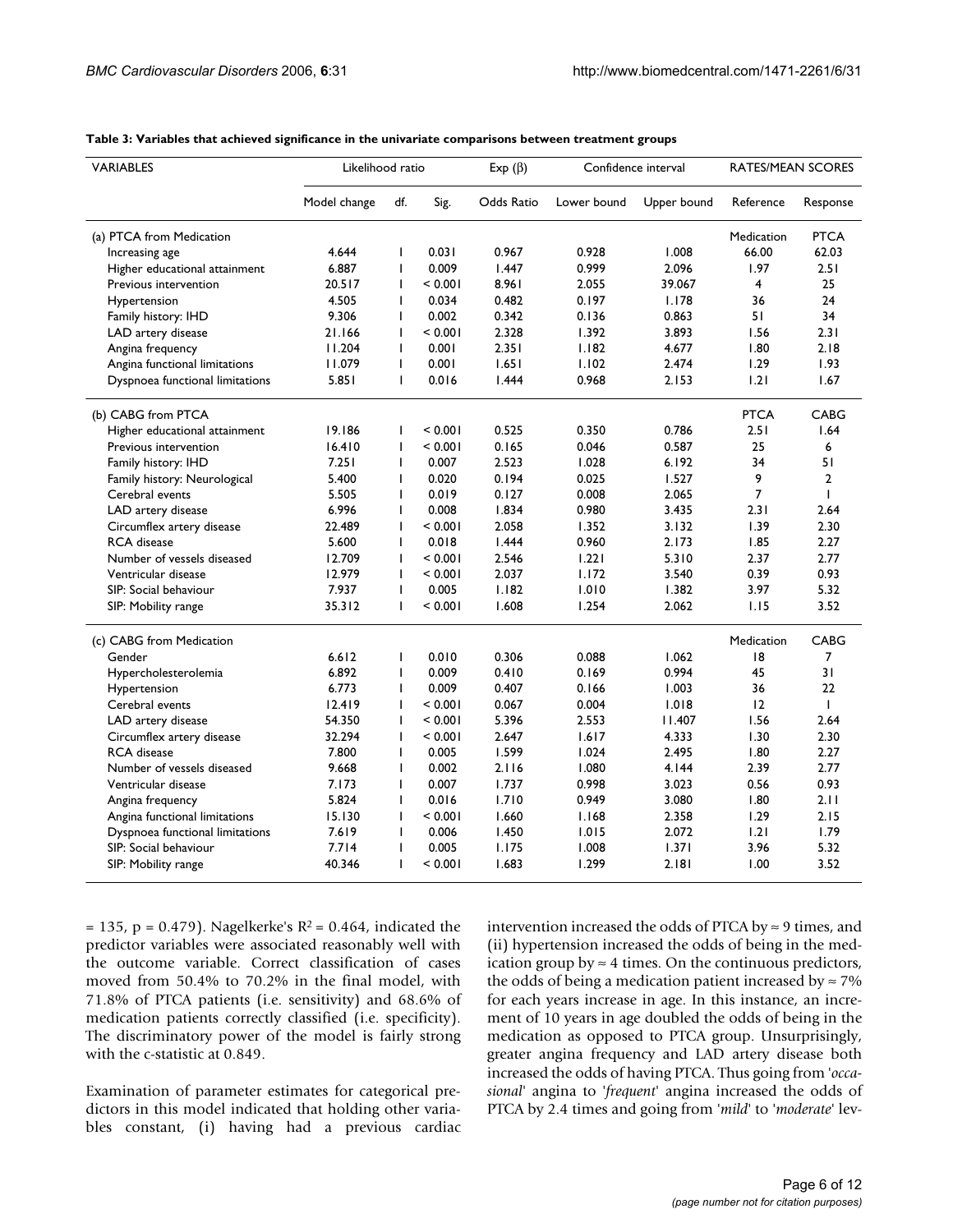els of LAD artery disease increased the odds of PTCA by 2.6 times.

## *Analyses II: CABG compared to PTCA*

Univariate analyses identified twelve variables as significant predictors of CABG treatment as opposed to PTCA (see Table 3b). A higher level of education, having received previous cardiac interventions, family history of neurological conditions and previous cerebral events were all associated with lowered odds of receiving CABG. Higher scores on the five indices from the angiogram, a family history of IHD and reduced levels of social behaviour and mobility range (SIP-68) resulted in greater odds of CABG. Four of these univariate predictors were retained in the final stepwise multivariate model: education level, previous cardiac intervention, circumflex artery disease and mobility range (see Table 4b). This model was satisfactory with regards to overall model fit, with non-significant residual variance (deviance = 118.363, df = 138 p = 0.885), and Nagelkerke's  $R^2$  at 57.5%. Classification of cases moved from 50.7% to 78.5% correct in the final model; 78.1% of CABG patients and 78.9% of PTCA patients were correctly classified. The discriminatory power of the logistic equation was relatively good  $(c =$ 0.892).

The individual parameter estimates indicated that the odds for PTCA increased by  $\approx$  12 times if a previous intervention had been undertaken. The continuous predictors revealed that a unit increase in educational level (e.g. going from A-level to graduate standard) almost halved the odds of being in the CABG group. A single additional score on the functional limitation on the SIP mobility range scale increased the odds of CABG by 60% and moving from '*mild*' to '*moderate*' levels of circumflex artery disease increased the odds of CABG by  $\approx$  2 times.

**Table 4: Multivariate analysis comparing pairs of treatment groups**

| Analysis of maximum likelihood estimates |                |              |          |       | odds ratio/p-deviance |                                                                                                        |                      |       |       |        |
|------------------------------------------|----------------|--------------|----------|-------|-----------------------|--------------------------------------------------------------------------------------------------------|----------------------|-------|-------|--------|
| Parameter                                | Entry df       |              |          |       |                       | estimate std. error Wald $\chi^2$ Pr > chi square std. estimate point estimate 99% Wald Cl 99% Wald Cl |                      |       |       |        |
| (a) Medication vs.<br><b>PTCA</b>        |                |              |          |       |                       |                                                                                                        |                      |       |       |        |
| Constant                                 | 0              | $\mathbf{I}$ | 1.131    | 1.454 | 0.606                 | 0.437                                                                                                  |                      |       |       |        |
| LAD artery<br>disease                    | $\mathsf{I}$   | $\mathbf{I}$ | 0.970    | 0.240 | 16.374                | < 0.001                                                                                                | 0.536                | 2.639 | 1.423 | 4.894  |
| Previous<br>intervention                 | $\overline{2}$ | $\mathbf{I}$ | 1.093    | 0.322 | 11.536                | 0.001                                                                                                  |                      | 8.896 | 1.696 | 46.675 |
| Increasing age                           | 3              | $\mathbf{I}$ | $-0.065$ | 0.021 | 9.364                 | 0.002                                                                                                  | $-0.397$             | 0.937 | 0.887 | 0.990  |
| Hypertension                             | 4              | $\mathbf{I}$ | $-0.664$ | 0.229 | 8.373                 | 0.004                                                                                                  | $\ddot{\phantom{0}}$ | 0.265 | 0.081 | 0.864  |
| Angina<br>frequency                      | 5              | $\mathbf{I}$ | 0.883    | 0.341 | 6.694                 | 0.010                                                                                                  | 0.337                | 2.418 | 1.004 | 5.822  |
| (b) PTCA vs.<br><b>CABG</b>              |                |              |          |       |                       |                                                                                                        |                      |       |       |        |
| Intercept                                | 0              | $\mathbf{I}$ | $-1.889$ | 0.710 | 7.091                 | 0.008                                                                                                  |                      |       |       |        |
| SIP: Mobility<br>range                   | $\mathbf{I}$   | $\mathbf{I}$ | 0.475    | 0.112 | 17.868                | < 0.001                                                                                                | 0.667                | 1.607 | 1.204 | 2.147  |
| Circumflex<br>artery disease             | $\overline{2}$ | $\mathbf{I}$ | 0.756    | 0.215 | 12.345                | < 0.001                                                                                                | 0.490                | 2.128 | 1.223 | 3.704  |
| Previous<br>intervention                 | 3              | $\mathbf{I}$ | $-1.246$ | 0.337 | 13.674                | < 0.001                                                                                                | $\ddot{\phantom{a}}$ | 0.083 | 0.015 | 0.469  |
| Higher<br>educational<br>attainment      | 4              | $\mathbf{I}$ | $-0.661$ | 0.204 | 10.545                | 0.001                                                                                                  | $-0.441$             | 0.516 | 0.305 | 0.872  |
| (c) Medication vs.<br>CABG               |                |              |          |       |                       |                                                                                                        |                      |       |       |        |
| Intercept                                | 0              | $\mathbf{I}$ | $-8.831$ | 1.548 | 32.561                | < 0.001                                                                                                |                      |       |       |        |
| LAD artery<br>disease                    | $\mathbf{I}$   | $\mathbf{I}$ | 1.616    | 0.373 | 18.804                | < 0.001                                                                                                | 0.853                | 5.034 | 1.927 | 13.150 |
| Previous<br>cerebral events              | $\overline{2}$ | $\mathbf{I}$ | $-2.463$ | 0.707 | 12.127                | 0.001                                                                                                  | $\ddot{\phantom{a}}$ | 0.007 | 0.000 | 0.277  |
| SIP: Mobility<br>range                   | 3              | $\mathbf{I}$ | 0.620    | 0.162 | 14.761                | < 0.001                                                                                                | 0.870                | 1.859 | 1.227 | 2.818  |
| Circumflex<br>artery disease             | 4              | $\mathbf{I}$ | 1.095    | 0.293 | 13.991                | < 0.001                                                                                                | 0.661                | 2.991 | 1.406 | 6.359  |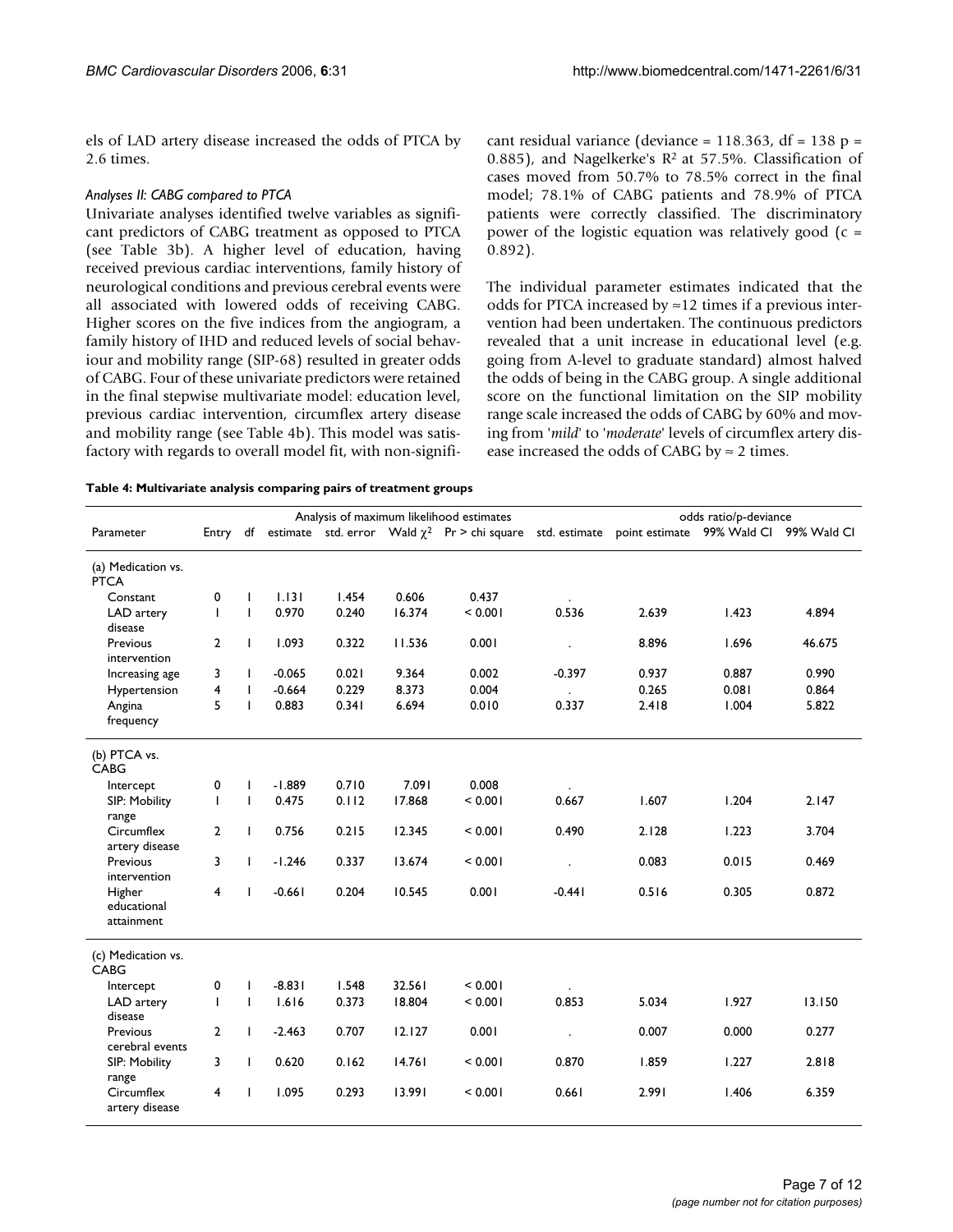### *Analyses III: CABG compared to medication*

Fourteen predictors, listed in Table 3c, were significant in the univariate analyses. Increasing severity within all the angiogram and function related scores significantly increased the likelihood of receiving a CABG. The presence of co-morbidities (hypercholesterolemia, hypertension and previous cerebral events) and being female individually reduced the likelihood of CABG.

The multivariate stepwise analysis of these predictors indicated relatively little residual variance (deviance = 85.691,  $df = 138$ ,  $p = 0.999$ , a high association between the DV and the predictors (Nagelkerke's  $R^2 = 0.726$ ), and a large proportion of correctly classified cases (84.6%, up from 51.0% in the constant only model; sensitivity = 84.9%; specificity = 84.3%). The discriminatory power of the logistic regression equation was the highest of the three sets ( $c = 0.944$ ).

Having previous cerebral events increased the odds of receiving medication treatment by 142.9 times, (see Table 4c). On the continuous measures, the odds of CABG were ≈ 5 times higher with a one unit increase in LAD artery disease and ≈ 3 times higher with unit increases in circumflex artery disease severity. Greater mobility range limitations increased the odds of CABG by  $\approx$  2 times per unit increase.

## **Discussion**

This study examined factors that influenced the allocation of patients to different treatments for CAD. Three sets of analyses were conducted comparing actual decisions to undergo: PTCA rather than receive medication, CABG rather than PTCA, and CABG rather than medication.

Univariate analyses revealed a wide range of differentiating factors including, demographic variables, co-morbidities, family histories, symptom reports, functional limitations and angiogram indices (i.e. objective disease reports). While many of these factors are in the treatment guidelines (e.g. co-morbidities, angiogram indices); others are not (e.g. educational level, patient rated functioning or symptom reports), but appear to be, on empirical analysis, implicitly involved in the decision processes, particularly in analyses involving comparisons with PTCA. This indicates that clinicians are undoubtedly aware that multiple factors outside of those explicitly discussed in guidelines (which are usually technical and clinical in nature), should be addressed and guide decision making about treatment modality.

Gender has long been a controversial issue in CAD and much evidence has accumulated regarding poorer outcomes for women [16]. Research investigating, gender differences in patients undergoing evaluation for CAD has found contradictory results but generally suggested that

resource utilisation may be lower in women [17-19]. In a large study, Miller et al. [20] did find less coronary angiographies performed in women being assessed for CAD and lower referral for revascularisation in univariate analysis. Although, in this study, females were almost 70% less likely than males to have CABG when compared to medication, this effect was not robust enough to be retained in the multivariate analysis, suggesting that gender is not a primary concern during this decision process, between the two most disparate treatments. Further, in the other analyses there was no evidence to suggest a bias for males to receive particular interventions. However, these findings must be interpreted in light of the small number of female participants, which may limit the power to find gender effects.

Previous research has shown that mortality increases with age in both CABG and PTCA [21,22]. In the present study age was not a significant factor in determining CABG from the other two treatments. The CABG results were unexpected but the increased risks may have been counter-balanced by judgements regarding graft patency and life expectancy. In contrast, an increase of ten years in age nearly doubled the likelihood of medication over PTCA in the multivariate analysis. While this may reflect a natural tendency to perform less invasive procedures in the elderly, it is also important that the PTCA group had significantly higher levels of education in comparison to both medication and CABG groups. One may speculate that the younger more educated individuals may be both more aware of and willing to try newer treatments and possibly more actively involved in their treatment decisions. It is however important that the PTCA group were also distinguished by their greater experience of CAD treatments and possible vicarious knowledge/experience from family members who had a history of IHD. PTCA patients were more likely to have received a previous intervention (mainly PTCA's) than both the medication and CABG patients in both the univariate and multivariate analyses. Given the relatively high rates of restenosis following PTCA, this finding is not unexpected. The previous experiences may have provided patients with clearer expectations upon which to base and participate in the decisions regarding their treatment.

Variables concerning patient history and co-morbidities appeared to appropriately reduce the likelihood of the more interventional treatments. Hypertension had a tendency to increase the odds of remaining on/starting medication. In the PTCA versus medication analysis, this effect was retained in the multivariate analysis. Hypercholesterolemia reduced the likelihood of CABG as opposed to medication, and the effects of a family history of neurological problems reduced the likelihood of CABG from PTCA. Less obviously a family history of IHD, reduced the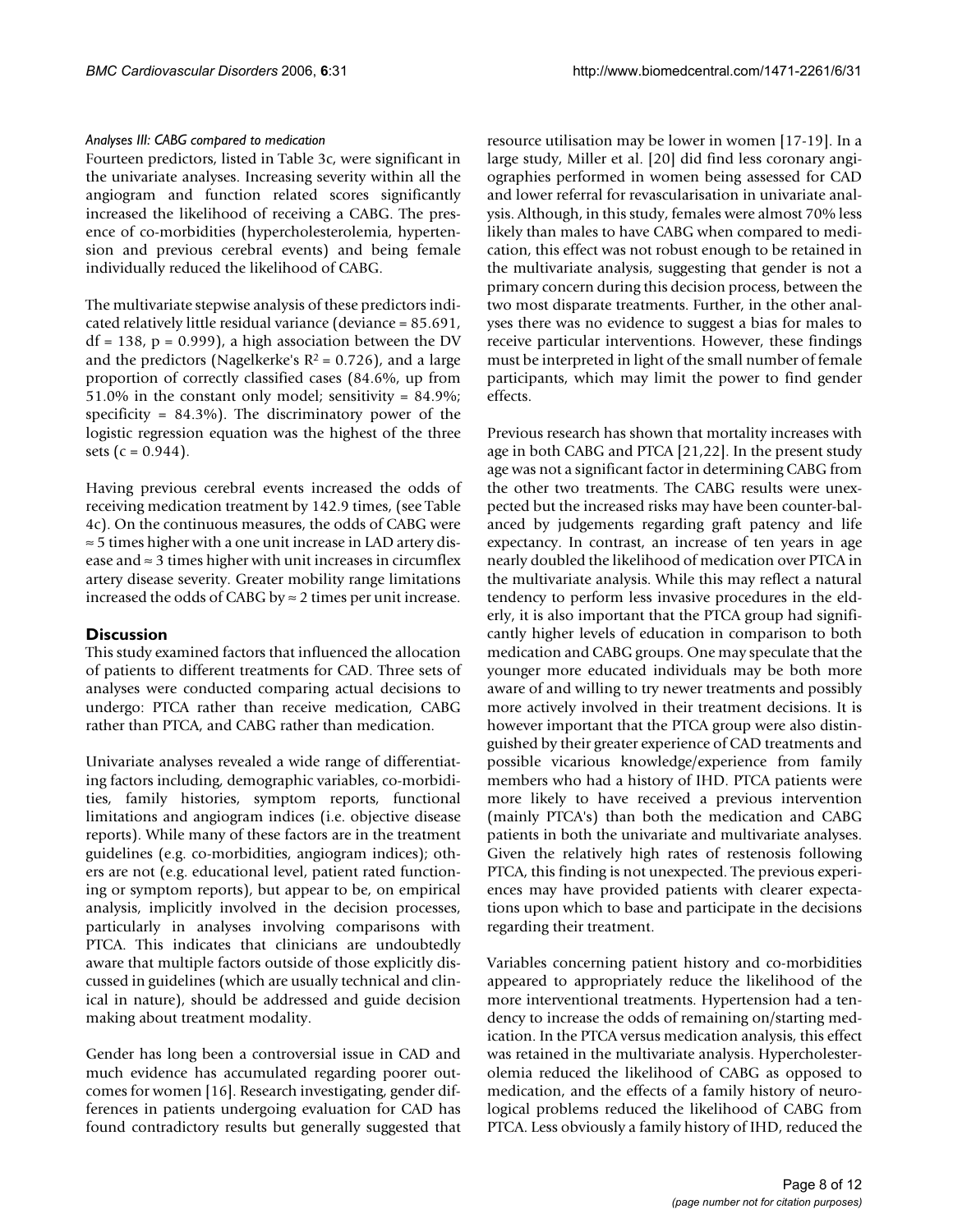#### **Table 5: Summary findings of univariate and multivariate significant effects**

| Univariate                                                                                                                                                                                                                                                       | PTCA from Medication           | CABG from PTCA     | <b>CABG</b> from Medication |
|------------------------------------------------------------------------------------------------------------------------------------------------------------------------------------------------------------------------------------------------------------------|--------------------------------|--------------------|-----------------------------|
| Increasing age<br>Gender<br>Higher educational attainment<br>mployment                                                                                                                                                                                           |                                |                    | ▼                           |
| Previous coronary intervention<br>Hypercholesterolemia<br>Hypertension<br>Previous MI<br><b>Diabetes</b><br>Smoking history                                                                                                                                      |                                | ▼                  | ▼                           |
| Family history: IHD<br>Family history: Neurological<br>Family history: MI<br>Family history: Stroke                                                                                                                                                              |                                | ▲                  |                             |
| Previous cerebral events<br>Arthritis/Rheumatism<br>Respiratory<br>Renal complications<br>GI tract problems<br>Peripheral vascular disease<br>Thyroid problems<br>Varicose veins                                                                                 |                                | ▼                  | ▼                           |
| LAD artery disease<br>Circumflex artery disease<br>RCA disease<br>Number of vessels diseased<br>Ventricular disease                                                                                                                                              | ▲                              |                    |                             |
| Angina frequency<br>Dyspnoea frequency<br>Non-cardiac symptoms<br>Angina functional limitations<br>Dyspnoea functional limitations<br>SIP: Social behaviour<br>SIP: Mobility range<br>SIP: Emotional stability<br>SIP: Somatic autonomy<br>SIP: Mobility control |                                |                    |                             |
| Multivariate                                                                                                                                                                                                                                                     | PTCA from Medication - 5       | CABG from PTCA - 4 | CABG from Medication - 4    |
| Increasing age<br>Higher educational attainment                                                                                                                                                                                                                  | $\blacktriangledown$ 3         | $\Psi$ 4           |                             |
| Previous coronary intervention<br>Hypertension                                                                                                                                                                                                                   | $\blacktriangle$ 2<br>$\Psi$ 4 | $\Psi$ 3           |                             |
| Previous cerebral events                                                                                                                                                                                                                                         |                                |                    | $\Psi$                      |
| LAD artery disease<br>Circumflex artery disease                                                                                                                                                                                                                  | $\blacktriangle$ l             | $\blacktriangle$ 2 | ▲Ⅰ<br>$\blacktriangle$ 4    |
| Angina frequency<br>SIP: Mobility range                                                                                                                                                                                                                          | $\blacktriangle$ 5             | $\blacktriangle$ 1 | $\triangle$ 3               |

▲ = increase in odds; ▼ = decrease in odds; numerals indicate order of entry during the stepwise procedure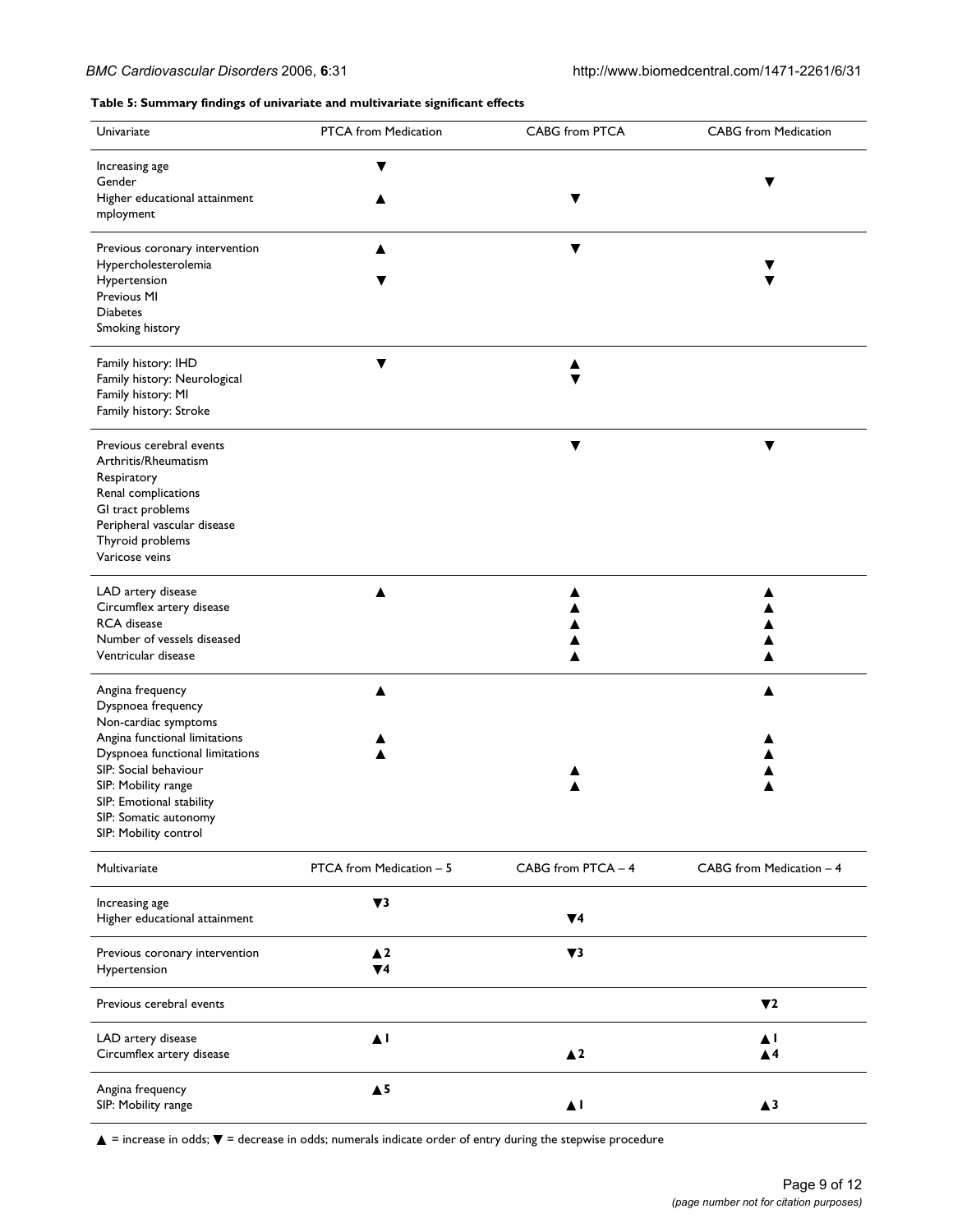odds of PTCA when compared to both medication and CABG. However, none of these findings were retained in the multivariate analyses.

The measures from the angiogram reports demonstrated a strikingly consistent effect in predicting the likelihood of CABG, as would be expected and is supportive of the guidelines. Within the univariate analysis, all five of the measures (levels of LAD, circumflex and right coronary artery disease, the number of disease arteries and the level of ventricular disease) increased the likelihood of CABG. The per unit increase in these measures led to a multiplication in odds of CABG ranging from 1.6 to 5.4 times in the medication versus CABG analyses, and between 1.5 and 2.5 times for the PTCA versus CABG analysis. For the most part, the odds ratios determining CABG from medication were larger than those determining CABG from PTCA, as would be expected. The other significant result from the univariate analyses of the angiogram data showed that increasing LAD artery disease predicts a greater likelihood of PTCA from medication; a finding consistent with treatment guidelines.

The multivariate analyses helped determine which of the angiogram measures was the most relevant to the treatment decision process. The pattern of results indicated that with increased LAD disease, medication was not considered a sufficient treatment; the likelihood of PTCA or CABG was increased. Moving from mild to moderate LAD disease increased the odds of PTCA from medication by  $\approx$ 2.6 times, and the odds of CABG from medication by approximately twice this (5 times). Increasing LAD disease did not significantly alter the odds of CABG in comparison to PTCA.

Increasing levels of disease in the circumflex artery increased the likelihood that CABG would be the chosen option. A move from mild to moderate levels of circumflex artery disease more than doubled the odds of CABG from PTCA and almost trebled the odds of CABG as opposed to medication. Interestingly, the number of diseased arteries, which is often an indication for CABG rather than PTCA [6], was not retained in the multivariate model. These results are reassuring in that they confirm the important role of the angiogram reports when deciding whether to proceed with interventional strategies, in particular CABG.

Patient reports of the frequency of their symptoms, and the manner in which their poor health is affecting their lives, are the customary way in which patients present the condition to their health care professionals. High levels of angina symptom reports and greater functional limitations increased the likelihood of receiving either of the two more invasive procedures. They did not, however, significantly affect the decision between PTCA and CABG. The symptom reports that appeared to drive the decisions were specific and non-cardiac symptoms did not affect the treatment decision. In the multivariate analysis, the frequency of angina was retained when comparing PTCA to medication, such that moving from occasional to frequent angina increased the odds of PTCA by  $\approx$  2.4 times. The finding that only one symptom measure entered each multivariate analysis is likely to be due to the degree of correlation between the various symptom report measures (*range from 0.731 to 0.225 all p < 0.001*).

Reports of restrictions on activities of daily living were also found to influence treatment decisions. Specifically, greater limitations in social behaviours and mobility increased the likelihood of receiving CABG, from both PTCA and medication. When entered into the multivariate analysis, the illnesses effect on mobility was the only measure of activities of daily living that was retained; increasing the odds of CABG from medication and PTCA by 80% and 60% respectively, for a unit increase in mobility range problems. This suggests that mobility restrictions are an important trigger to provoke more invasive treatments by cardiologists.

Overall each category of information was represented within the multivariate analyses, although all the categories were not represented in each of the analyses. This suggests that all types of information are being considered during the decision processes, although some may only be evident when examined within specific treatment comparisons. Two distinct patterns of outcomes can be discerned from the cumulative results of the three sets of analyses. First, the increased likelihood of CABG was primarily based on reports of greater objective disease (angiograms) and functional limitations. Second, the data suggests that decisions concerning PTCA can be interpreted to be driven by patient characteristics which may reflect the influence of patient preferences although these were not directly measured in this study. The findings reveal that treatment decisions are subject to a range of different influences and not simply guided by protocols.

It must be noted that treatment modalities/technologies and the guiding protocols are changing constantly. The management of coronary disease has changed over the period since the participants for this study were recruited (e.g. as many as three times more percutaneous coronary interventions are now done in the UK). However, although the manner in which factors are addressed in allocating patients to treatments modalities during the decision making process has altered in guidelines, the specific factors that are considered have not changed significantly in the recent updates [4,6].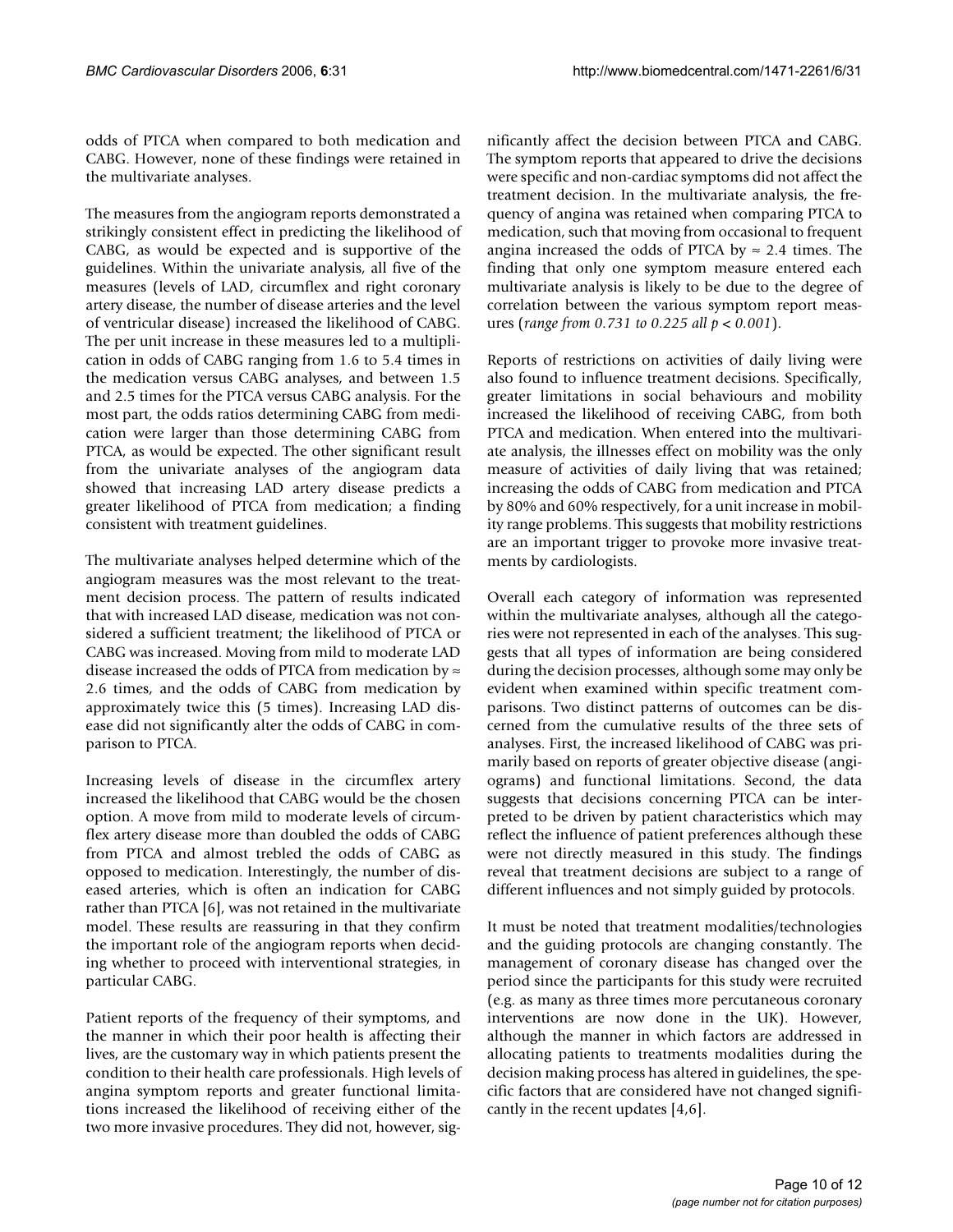Potential limitations to this study include the relatively small sample of participants, which were predominately male and drawn from a limited geographical region, taken from a small pool of cardiologists; resulting in a highly selective patient population (with low incidences of some co-morbidities). Each of these factors may limit the generalisability of results (e.g. the small number of female participants may have precluded finding significant gender effects). A larger multi-centre study, with stratified sampling may help to resolve some of these issues, and it is acknowledged that both geographical and individual consultant factors may confound treatment decisions. For instance there may be a proclivity to perform interventional cardiology in certain regions and/or that individual cardiologists may be referred particular patients, and have preferences for particular treatments [23]. More detailed analysis of such factors with a larger study sample may help to unravel how such factors confound treatment decision processes.

Additionally, a limitation of observational studies, such as the current one, is that they cannot exclude as explanations other unmeasured factors [11]. It may be necessary to conduct further studies to see how recent changes in treatment and technology effects decision making. This study provides both a basis for this and evidence that treatment decisions are subject to a range of different influences including those in protocols.

## **Conclusion**

Although there are a number of clinical guidelines for deciding between the treatments available for CAD, this study shows that variables beyond those in these protocols, such as patient reports of disability and patient characteristics, may also be important variables when therapy decisions are undertaken. The role of these factors and their relationship and interactions with factors emphasised in the guidelines require further investigation to delineate the processes involved in treatment decisions for CAD.

## **Abbreviations**

ANOVA – analysis of variance

- CABG coronary artery bypass grafting surgery
- CAD coronary artery disease
- IHD ischemic heart disease
- LAD left anterior descending
- MCAR missing completely at random
- PTCA percutaneous transluminal coronary angioplasty

RCA – right coronary artery

SIP – sickness impact profile

## **Competing interests**

The author(s) declare that they have no competing interests.

## **Authors' contributions**

SPH & SPN contributed to the development and design of the study

SPH, SPN, JAH & SS contributed to the analysis of the data

All authors contributed to the writing and reviewing of the manuscript

## **Acknowledgements**

The first author was partially supported by a Graduate School Scholarship from University College London. We would also like to thank the constructive comments of the reviewers of the paper.

## **References**

- 1. Petersen S, Peto V, Rayner M: *Coronary heart disease statistics* BHF: London; 2005.
- 2. **Department of Health. Hospital Episodes Statistics** 2005 [[http://www.dh.gov.uk/PublicationsAndStatistics/Publications/Publica](http://www.dh.gov.uk/PublicationsAndStatistics/Publications/PublicationsPolicyAndGuidance/PublicationsPolicyAndGuidanceArticle/fs/en?CONTENT_ID=4105545&chk=znAfqu) [tionsPolicyAndGuidance/PublicationsPolicyAndGuidanceArticle/fs/](http://www.dh.gov.uk/PublicationsAndStatistics/Publications/PublicationsPolicyAndGuidance/PublicationsPolicyAndGuidanceArticle/fs/en?CONTENT_ID=4105545&chk=znAfqu) [en?CONTENT\\_ID=4105545&chk=znAfqu](http://www.dh.gov.uk/PublicationsAndStatistics/Publications/PublicationsPolicyAndGuidance/PublicationsPolicyAndGuidanceArticle/fs/en?CONTENT_ID=4105545&chk=znAfqu)]. 1-4-2005.
- 3. Eagle KA, Guyton RA, Davidoff R, Ewy GA, Fonger J, Gardner TJ, Gott JP, Herrmann HC, Marlow RA, Nugent W, O'Connor GT, Orszulak TA, Rieselbach RE, Winters WL, Yusuf S: **[ACC/AHA guide](http://www.ncbi.nlm.nih.gov/entrez/query.fcgi?cmd=Retrieve&db=PubMed&dopt=Abstract&list_uids=10500052)[lines for coronary artery bypass graft surgery: executive](http://www.ncbi.nlm.nih.gov/entrez/query.fcgi?cmd=Retrieve&db=PubMed&dopt=Abstract&list_uids=10500052) summary and recommendations: a report of the American College of Cardiology/American Heart Association Task Force on Practice Guidelines (Committee to Revise the 1991 Guidelines for Coronary Artery Bypass Graft Surgery).** *Circulation* 1999, **100:**1464-1480.
- 4. Eagle KA, Guyton RA, Davidoff R, Edwards FH, Ewy GA, Gardner TJ, Hart JC, Herrmann HC, Hillis LD, Hutter AM Jr, Lytle BW, Marlow RA, Nugent WC, Orszulak TA: **ACC/AHA 2004 guideline update for coronary artery bypass graft surgery: summary article: a report of the American College of Cardiology/ American Heart Association Task Force on Practice Guidelines (Committee to Update the 1999 Guidelines on Coronary Artery Bypass Graft Surgery).** *J Am Coll Cardiol* 2004, **44:**1146-1154.
- 5. Smith SC Jr, Dove JT, Jacobs AK, Kennedy JW, Kereiakes D, Kern MJ, Kuntz RE, Popma JJ, Schaff HV, Williams DO: **[ACC/AHA guide](http://www.ncbi.nlm.nih.gov/entrez/query.fcgi?cmd=Retrieve&db=PubMed&dopt=Abstract&list_uids=11419905)[lines for percutaneous coronary intervention: executive](http://www.ncbi.nlm.nih.gov/entrez/query.fcgi?cmd=Retrieve&db=PubMed&dopt=Abstract&list_uids=11419905) summary and recommendations: a report of the American College of Cardiology/American Heart Association Task Force on Practice Guidelines (Committee to Revise the 1993 Guidelines for Percutaneous Transluminal Coronary [Angioplasty\).](http://www.ncbi.nlm.nih.gov/entrez/query.fcgi?cmd=Retrieve&db=PubMed&dopt=Abstract&list_uids=11419905)** *J Am Coll Cardiol* 2001, **37:**2215-2238.
- 6. Smith SC Jr, Feldman TE, Hirshfeld JW Jr, Jacobs AK, Kern MJ, King SB III, Morrison DA, O'Neill WW, Schaff HV, Whitlow PL, Williams DO: **[ACC/AHA/SCAI 2005 guideline update for percutane](http://www.ncbi.nlm.nih.gov/entrez/query.fcgi?cmd=Retrieve&db=PubMed&dopt=Abstract&list_uids=16355367)[ous coronary intervention-summary article: a report of the](http://www.ncbi.nlm.nih.gov/entrez/query.fcgi?cmd=Retrieve&db=PubMed&dopt=Abstract&list_uids=16355367) American College of Cardiology/American Heart Association Task Force on Practice Guidelines (ACC/AHA/SCAI Writing Committee to Update the 2001 Guidelines for Per[cutaneous Coronary Intervention\).](http://www.ncbi.nlm.nih.gov/entrez/query.fcgi?cmd=Retrieve&db=PubMed&dopt=Abstract&list_uids=16355367)** *Catheter Cardiovasc Interv* 2006, **67:**87-112.
- 7. Silber S, Albertsson P, Aviles FF, Camici PG, Colombo A, Hamm C, Jorgensen E, Marco J, Nordrehaug JE, Ruzyllo W, Urban P, Stone GW, Wijns W: **[Guidelines for percutaneous coronary interven](http://www.ncbi.nlm.nih.gov/entrez/query.fcgi?cmd=Retrieve&db=PubMed&dopt=Abstract&list_uids=15769784)[tions. The Task Force for Percutaneous Coronary Interven](http://www.ncbi.nlm.nih.gov/entrez/query.fcgi?cmd=Retrieve&db=PubMed&dopt=Abstract&list_uids=15769784)-**